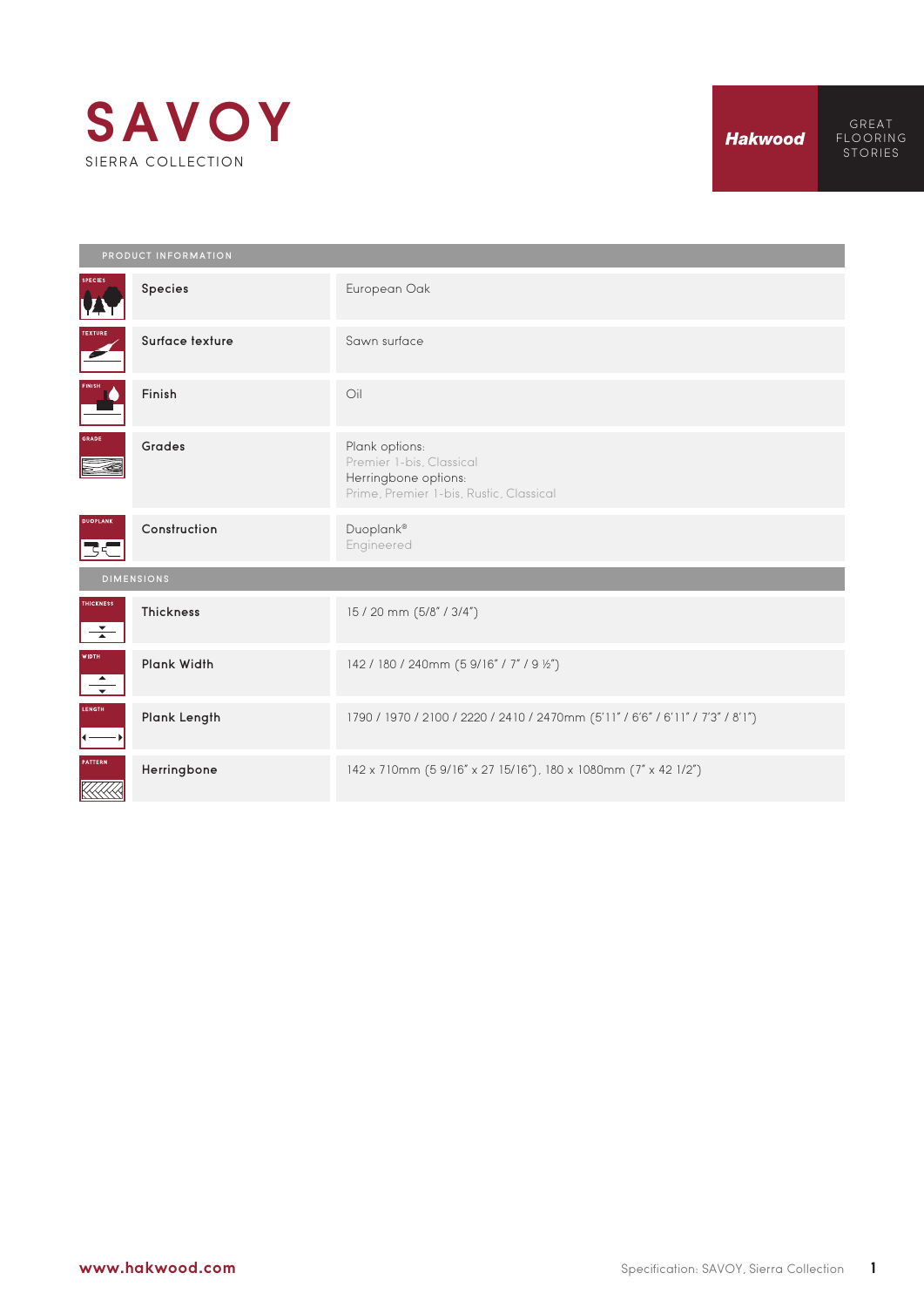| SUSTAINABILITY           |                                                                                                              | <b>TEST METHOD</b>                                                   | MINIMUM REQUIREMENT                                          | PERFORMANCE                       |
|--------------------------|--------------------------------------------------------------------------------------------------------------|----------------------------------------------------------------------|--------------------------------------------------------------|-----------------------------------|
|                          | FSC certified (Mix)<br>available on request                                                                  |                                                                      | FSC® Certificate Code:<br>SCS-COC-000609                     | Meets requirement<br>upon request |
| EUROPEAN STANDARD        |                                                                                                              | <b>TEST METHOD</b>                                                   | MINIMUM REQUIREMENT                                          | PERFORMANCE                       |
| C€                       | <b>CE</b><br>Conformité Européenne                                                                           | EN 14342                                                             | CE Compliant                                                 | Meets requirement                 |
|                          | LOW EMITTING MATERIALS                                                                                       | <b>TEST METHOD</b>                                                   | MINIMUM REQUIREMENT                                          | PERFORMANCE                       |
| E1<br><b>HCHO</b>        | E1 certificate<br>European Formaldehyde label                                                                | EN 717-7                                                             | E1 Compliant & E2<br>Compliant                               | Meets requirement                 |
| CHON @ ARRESOLACES SCARD | California Air Resources<br>Board (CARB)<br>Certificate for formaldehyde                                     | <b>ASTM E1333</b>                                                    | <b>CARB Compliant</b>                                        | Meets requirement                 |
|                          | Émissions dans l'air intérieur<br>A+ label<br>France national Volatile<br>Organic Compound (VOC) A+<br>label | ISO 16000p 3,6,9                                                     | A+ / very low-emission                                       | Meets requirement                 |
|                          | AgBB<br>German label for low emissions                                                                       | ISO 16000                                                            | Meets requirement                                            | Meets requirement                 |
|                          | CA 01350<br>California Section 01350 Test for<br><b>VOC Emissions</b>                                        | CA DPHS Standard<br>Practice Section 01350                           | CA01350 Compliant                                            | Meets requirement                 |
|                          | SLIP RESISTANCE                                                                                              | <b>TEST METHOD</b>                                                   | MINIMUM REQUIREMENT                                          | PERFORMANCE                       |
|                          | EN14342<br>Wood flooring - characteristics,<br>evaluation of conformity and<br>marking                       | <b>CEN/TS 15676</b><br>Determination of the anti-<br>skid properties | 81 USRV<br>Unpolished slip resistance<br>value               | Meets requirement                 |
|                          |                                                                                                              | <b>DIN 51130</b>                                                     | R10 (range 10-19)                                            | Meets requirement                 |
|                          |                                                                                                              | DIN 51097 / GUV-I 8527                                               | Class C                                                      | Meets requirement                 |
|                          |                                                                                                              | ASTM C1028-96                                                        | $0.64$ (Dry)<br>0.62 (Wet)<br>Static coefficient of friction | Meets requirement                 |
| SOUND TEST               |                                                                                                              | <b>TEST METHOD</b>                                                   | MINIMUM REQUIREMENT                                          | PERFORMANCE                       |
|                          | Impact sound reduction                                                                                       | EN 1533                                                              | 20 mm:14 dB [ΔL ]<br>15 mm:16 dB [ΔL <sub>ω</sub> ]          | Meets requirement                 |